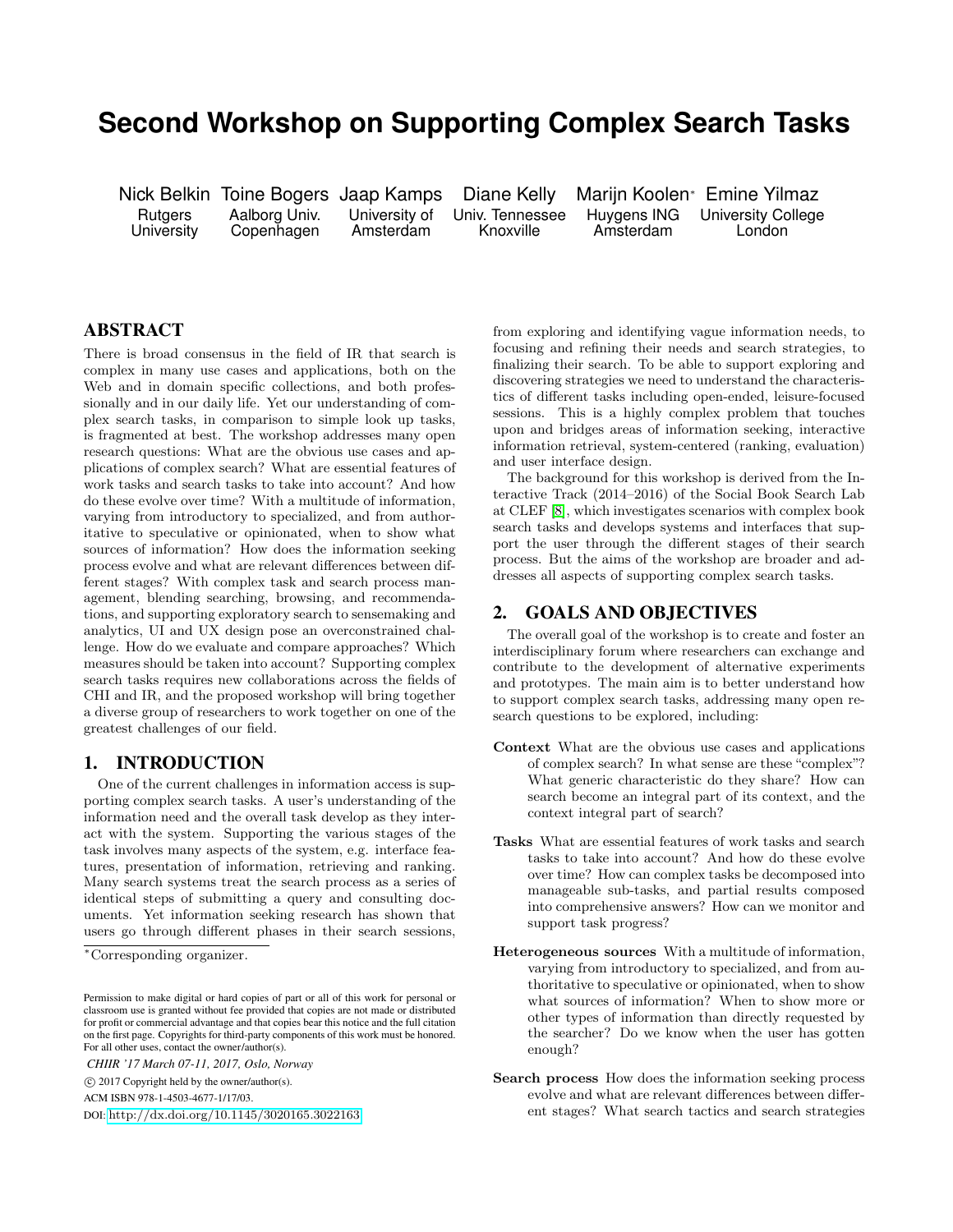are effective? How can we promote the use of effective search strategies? How does the information need evolve and what are relevant success criteria for the end result and intermediate steps? How can we cast these as effective complex queries, and how to (interactively) construct such queries?

- UI and UX Does the need of complex task and search process management, blending searching, browsing, and recommendations, and supporting exploratory search to sense-making and analytics, make UI and UX design an over-constrained challenge? What affordances are required and in what stage of the search process? How can we make the search process transparent to the user? How and when does the initiative shift between system and user? How can interfaces support various user groups and their special needs?
- Evaluation How do we evaluate and compare approaches? How can we design realistic evaluation campaigns for interactive search? Can we carve out one or a range of generic aspects testable on a suitable benchmarks? Is there enough empirical evidence to ground simulated interactive search? What kind of novel retrieval models are needed to combine topical, contextual and preferential aspects?

## 3. WORKSHOP FORMAT

SCST 2017 will be a half day workshop on supporting complex search tasks—a workshop proper where discussion is central, and all attendees are active participants.

We will start the workshop with a full round of introductions of all participants, making everyone feel welcome and part of the workshop. Then, the workshop continues with two short keynotes to set the stage and ensure all attendees are on the same page. One from an academic perspective, by Mark Hall (Edge Hill University, UK), and one from an industry perspective, by Jussi Karlgren (Gavagai, Sweden).

Next, we will have presentations of contributed papers, with each paper getting a 1-minute boaster and a poster presentation in an interactive poster session. There will be a light-weight submission format where authors can submit short  $2 + 1$  page research and position papers, allowing for max. 2 pages of narrative text and an additional page for tables/figures/notes/references. We will allow accepted papers to be extended to four pages in the camera-ready version, so that comments of the reviewers can be implemented in full.

The second half of the workshop consists of 3-4 breakout groups, seeded from the open research questions (see §[2\)](#page-0-0) and the contributed papers, each group thoroughly prepared by a chair who guides the discussion, with examples from relevant IR evaluation campaigns such as the TREC Session and Tasks Tracks and the SBS Interactive and Suggestion Tracks, and from concrete examples of complex support systems with their UX and UI challenges. One of the topics will be an Interactive IR task that is planned for the TREC Tasks Track.<sup>[1](#page-1-0)</sup> Finally, the breakout groups report to the audience and a panel of experts, with continued discussion on what we have learned.

The discussion will continue during a social event in a more informal way over food and drinks, deep into the Oslo night. The organizers have gained a proud reputation for their open and inclusive workshops, leading to new research collaborations, other workshops, and new evaluation tracks.

The workshop will bring together a varied group of researchers—bridging CHI and IR in a natural way—with experience covering both user and system centered approaches, to work together on the problem and potential solutions, and identify the *barriers* to success and work on ways of addressing them.

The format allows us deal with a relatively large number of participants while still preserving the interactive workshop character – the last edition at ECIR'15 had 41 paid registrations (and the head count was even higher on the day of the workshop).

All accepted papers will be published in the workshop proceedings (CEUR-WS). A report of the workshop including a summary of the break-out discussions will be published as a SIGIR Forum report.

#### 4. RELATED WORKSHOPS

This workshop is a follow-up to the first SCST workshop at ECIR 2015 ([\[5,](#page-2-1) [6\]](#page-2-2)) and is closely related to the Interactive Track of the CLEF Social Book Search Lab of 2015 and 2016 [\[7,](#page-2-3) [8\]](#page-2-0). The Interactive track is focused on the domain of book search, whereas the proposed workshop addresses issues around the search process and system interaction from a broader perspective.

Some of the organizers were involved in the SIGIR 2011 Workshop on "Entertain me" Supporting Complex Search Tasks [\[2\]](#page-1-1) and in the spin-off TREC Contextual Suggestion Track [\[3,](#page-2-4) [4\]](#page-2-5); in related discussion within the SWIRL '12: Strategic Workshop on Information Retrieval in Lorne [\[1\]](#page-1-2); and the NSF Task-Based Information Search Systems Workshop [\[9\]](#page-2-6). There is a broad research agenda emerging that attracts interest from research in all areas of HCI and IR.

The workshop builds on the results of the earlier discussion, and through the CLEF Social Book Search Lab [\[10\]](#page-2-7) has already been pushing this line of research with a range of user studies, novel user interfaces, and analysis of large scale social data. The workshop will be held to have a more focused discussion based on the results so far.

The workshop will provide a comprehensive overview of current work on supporting complex tasks in a variety of settings, and fosters new collaboration within across the fields of CHI and IR, on one of the most important topics in the coming years.

## 5. ACKNOWLEDGMENTS

We thank the CHIIR workshop chair Preben Hansen and the local organizers for their support. We also thank the programme committee members for their timely and constructive reviews.

#### REFERENCES

- <span id="page-1-2"></span>[1] J. Allan, B. Croft, A. Moffat, and M. Sanderson. Frontiers, Challenges, and Opportunities for Information Retrieval: Report from SWIRL 2012 the Second Strategic Workshop on Information Retrieval in Lorne. SIGIR Forum, 46(1):2–32, May 2012.
- <span id="page-1-1"></span>[2] N. J. Belkin, C. L. Clarke, N. Gao, J. Kamps, and J. Karlgren. Report on the SIGIR Workshop on "En-

<span id="page-1-0"></span><sup>1</sup> Information about the 2017 Tasks Track is available at <http://www.cs.ucl.ac.uk/tasks-track-2017/>